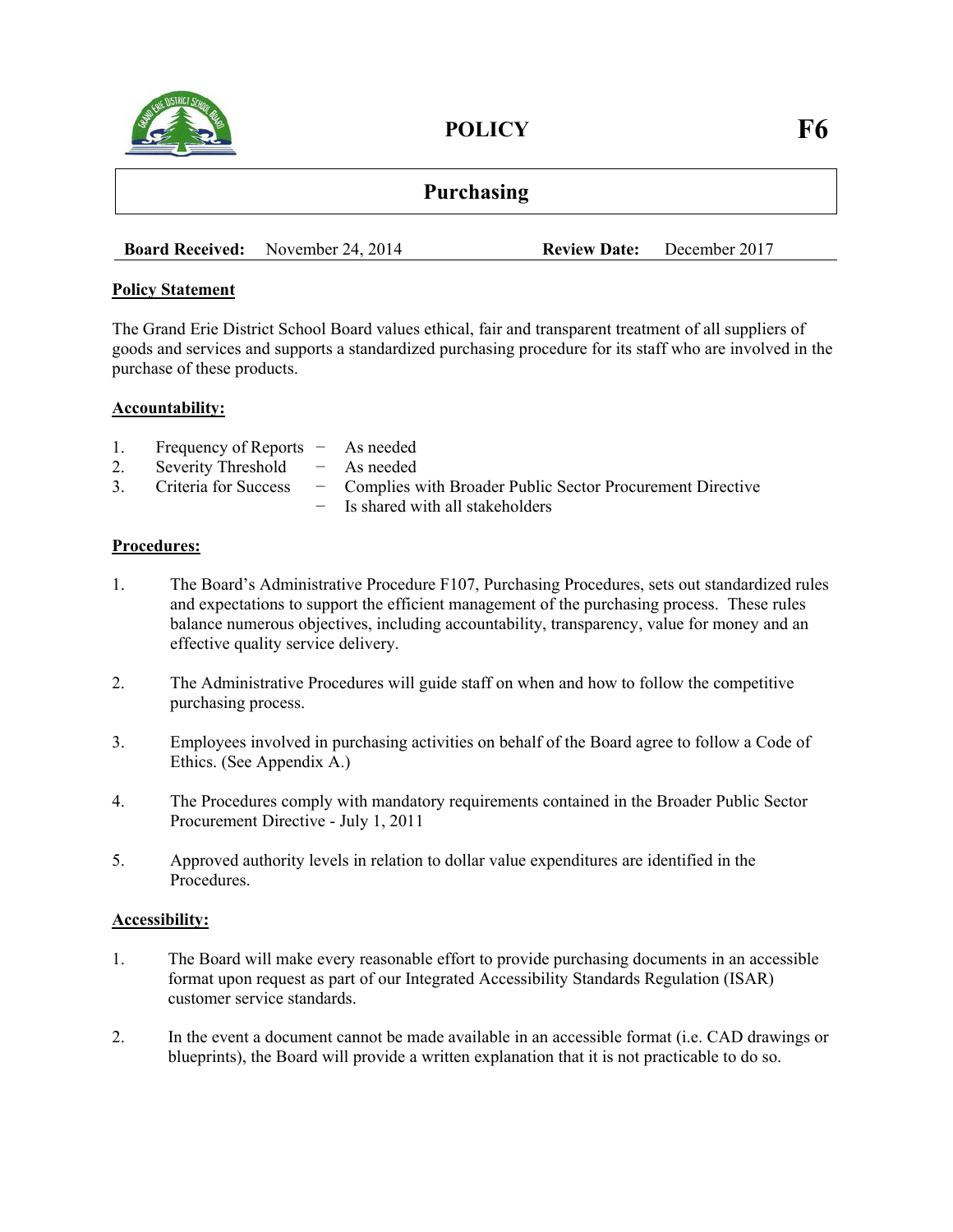# **Related Resources:**

Policy SO17 – Accessibility – Customer Service Standards Policy SO23 – Accessibility – Integrated Accessibility Standards Regulation (IASR) Administrative Procedure SO135 - Accessibility – Customer Service Standards Administrative Procedure F107 - Purchasing